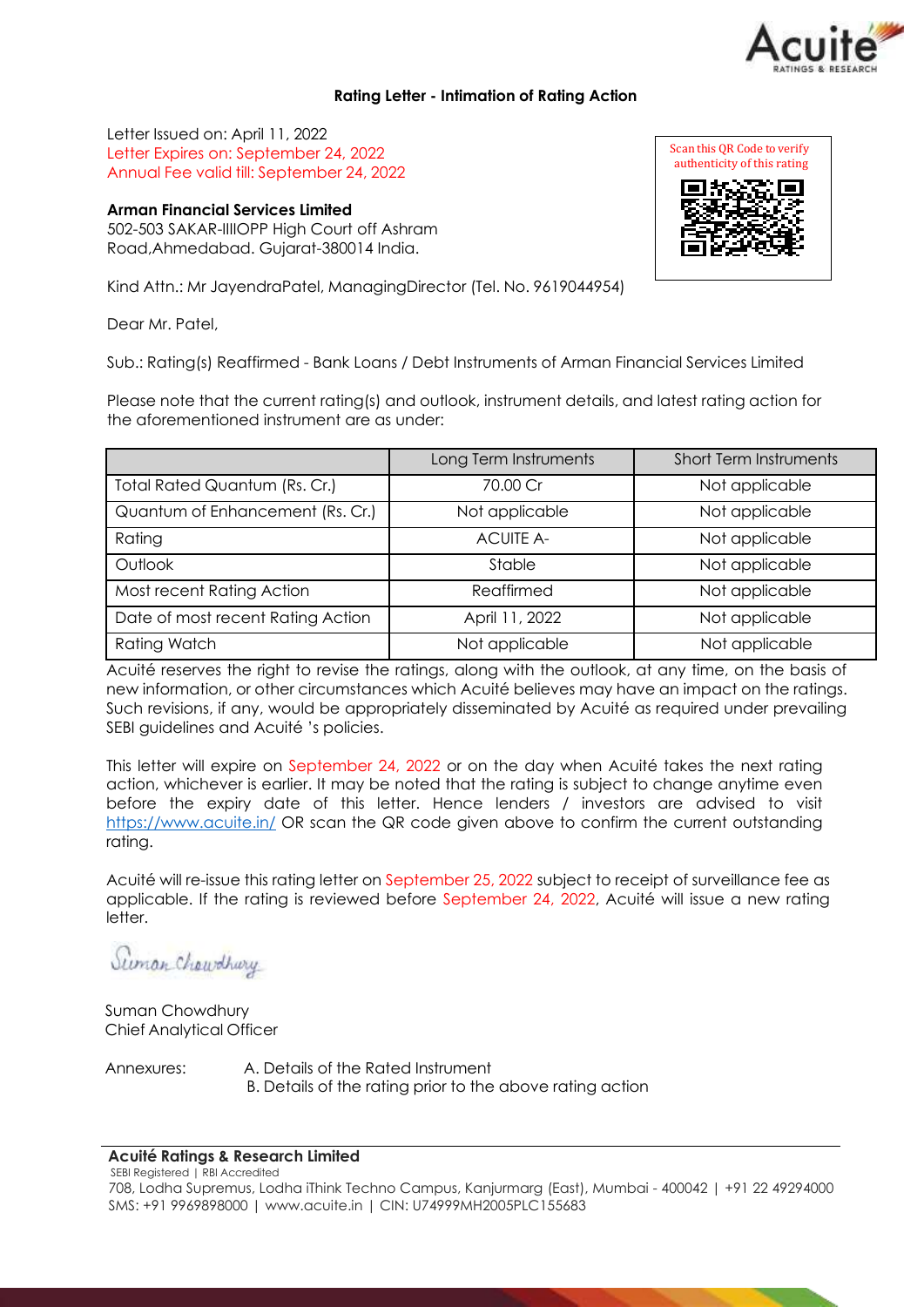

|  |  |  | Annexure A. Details of the rated instrument |
|--|--|--|---------------------------------------------|
|--|--|--|---------------------------------------------|

| <b>Bank</b>                               | <b>Facilities</b> | <b>Scale</b> | Amt.<br>(Rs. Cr) | <b>Ratings</b>           | <b>Rating Action</b> |
|-------------------------------------------|-------------------|--------------|------------------|--------------------------|----------------------|
| <b>Fund Based Facilities</b>              |                   |              |                  |                          |                      |
| <b>IDBI Bank</b><br>Limited               | Cash Credit       | Long<br>Term | 2.00             | <b>ACUITE A-/ Stable</b> | Reaffirmed           |
| <b>Bank of Baroda</b>                     | Cash Credit       | Long<br>Term | 5.00             | <b>ACUITE A-/ Stable</b> | Reaffirmed           |
| <b>AU Small</b><br>Finance<br><b>Bank</b> | Cash Credit       | Long<br>Term | 10.00            | <b>ACUITE A-/ Stable</b> | Reaffirmed           |
| <b>IDFC Bank</b>                          | Cash Credit       | Long<br>Term | 0.50             | <b>ACUITE A-/ Stable</b> | Reaffirmed           |
| AU Small<br>Finance Bank                  | Term Loan         | Long<br>Term | 0.56             | <b>ACUITE A-/ Stable</b> | Reaffirmed           |
| AU Small<br>Finance Bank                  | Term Loan         | Long<br>Term | 3.06             | <b>ACUITE A-/ Stable</b> | Reaffirmed           |
| <b>IDFC First Bank</b>                    | Term Loan         | Long<br>Term | 1.42             | <b>ACUITE A-/ Stable</b> | Reaffirmed           |
| State Bank of<br>India                    | Cash Credit       | Long<br>Term | 27.00            | <b>ACUITE A-/ Stable</b> | Reaffirmed           |
| <b>IDFC First Bank</b>                    | Term Loan         | Long<br>Term | 6.86             | <b>ACUITE A-/ Stable</b> | Reaffirmed           |
| NAB Samruddhi<br><b>Finance Limited</b>   | Term Loan         | Long<br>Term | 1.67             | <b>ACUITE A-/ Stable</b> | Reaffirmed           |
| <b>Proposed Bank Facilities</b>           |                   | Long<br>Term | 11.93            | <b>ACUITE A-/ Stable</b> | Reaffirmed           |
| <b>Total Fund Based Facilities</b>        |                   | 70.00        |                  |                          |                      |
|                                           |                   |              |                  |                          |                      |
| <b>Total Facilities</b>                   |                   |              | 70.00            |                          |                      |

# **Annexure B. Details of the rating prior to the above rating action**

|                               | <b>Long Term Instruments</b> | <b>Short Term Instruments</b> |
|-------------------------------|------------------------------|-------------------------------|
| <b>Previous Rated Quantum</b> | 70.00                        | Not applicable                |
| Rating                        | <b>ACUITE A-</b>             | Not applicable                |
| Outlook                       | Stable                       | Not applicable                |